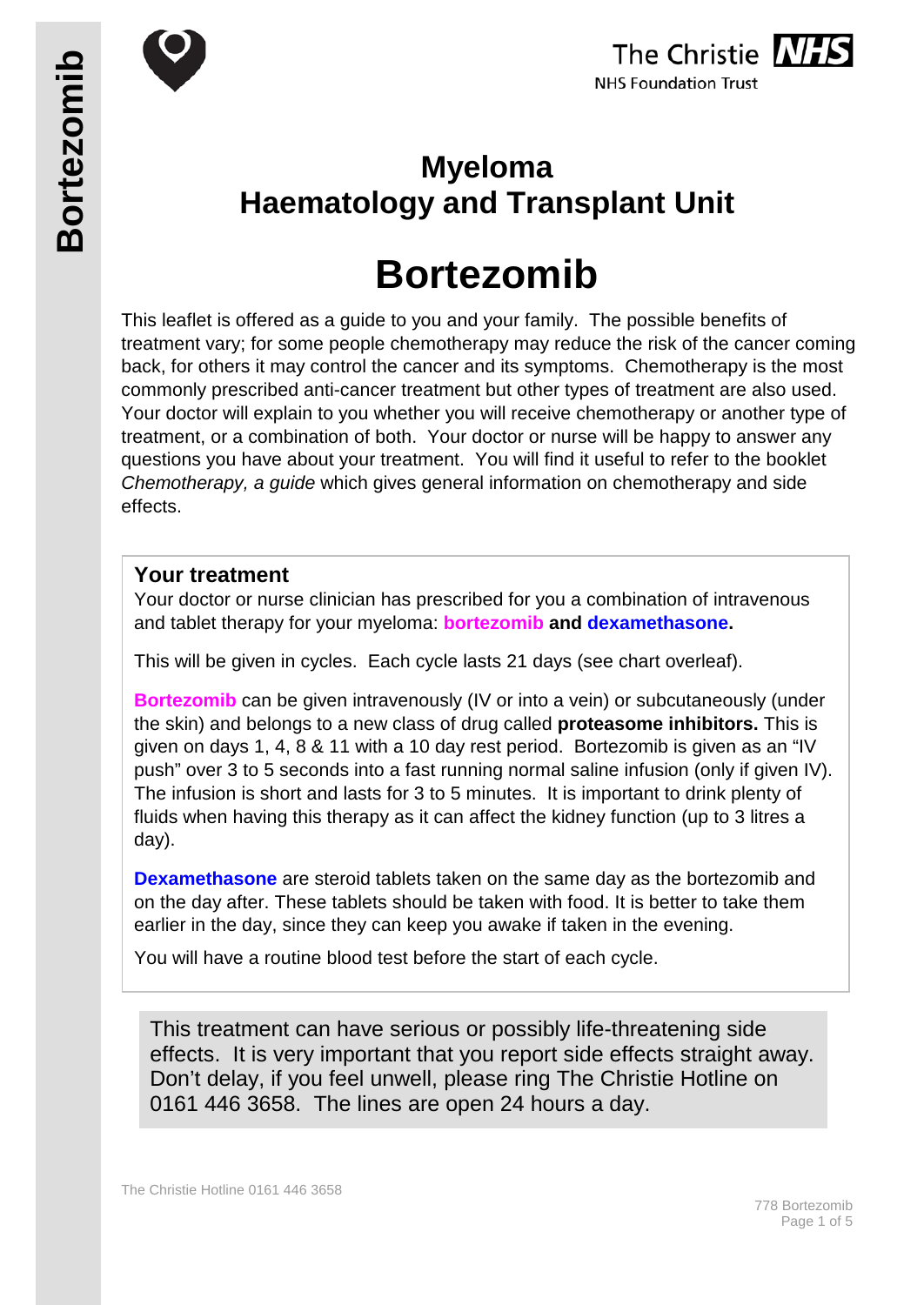## **Possible side effects**

Chemotherapy can cause many different side effects. Some are more likely to occur than others. Everyone is different and not everyone gets all the side effects. Most side effects are usually temporary, but in some rare cases they can be life-threatening. It is important to tell your hospital doctor or nurse about any side effects so they can be monitored and, where possible, treated.

#### **Common side effects (more than 1 in 10)**

#### • **Increased risk of serious infection**

You are vulnerable to infection while you are having chemotherapy. Minor infections can become life-threatening in a matter of hours if left untreated. Symptoms of infection include fever, shivering, sweats, sore throat, diarrhoea, discomfort when you pass urine, cough or breathlessness. We recommend that you use a digital thermometer so you can check your temperature. You can buy one from your local chemist.

#### **If you feel unwell, you have symptoms of an infection or your temperature is 37.5ºC or above or below 36ºC contact The Christie Hotline straight away**.

#### • **Low white cell count**

There is a risk of infection or shingles.

#### • **Bruising or bleeding**

This treatment can reduce the production of platelets which help the blood clot. Let your doctor know if you have any unexplained bruising or bleeding, such as nosebleeds, bloodspots or rashes on the skin and bleeding gums. You may need a platelet transfusion.

#### • **Peripheral neuropathy (tingling & numbness in toes or fingers)**

Bortezomib can cause nerve damage. This causes numbness or pins and needles in your fingers or toes and muscle cramps and weakness in the legs**.** *It is important to tell us if this happens* as the dose of the bortezomib may have to be reduced or temporarily stopped, or in more severe cases, discontinued. The peripheral neuropathy is usually temporary, but can last for some time. However, it can become permanent, so please report these symptoms promptly to the myeloma nurse specialist or your doctor.

#### • **Gastrointestinal disturbance**

This treatment can cause constipation, diarrhoea, nausea, an increase or decrease in weight. It is important to drink plenty of fluids and maintain a balanced diet. Please report to your nurse or doctor if you develop any of these symptoms. You may be given medication to help with any of these side effects.

#### • **Fatigue**

Fatigue is quite common whilst receiving bortezomib. The fatigue may be a result of anaemia (a low red blood cell count) which can be managed with blood transfusions. It can also be managed through rest, good diet, drinking plenty of fluids and regular gentle exercise.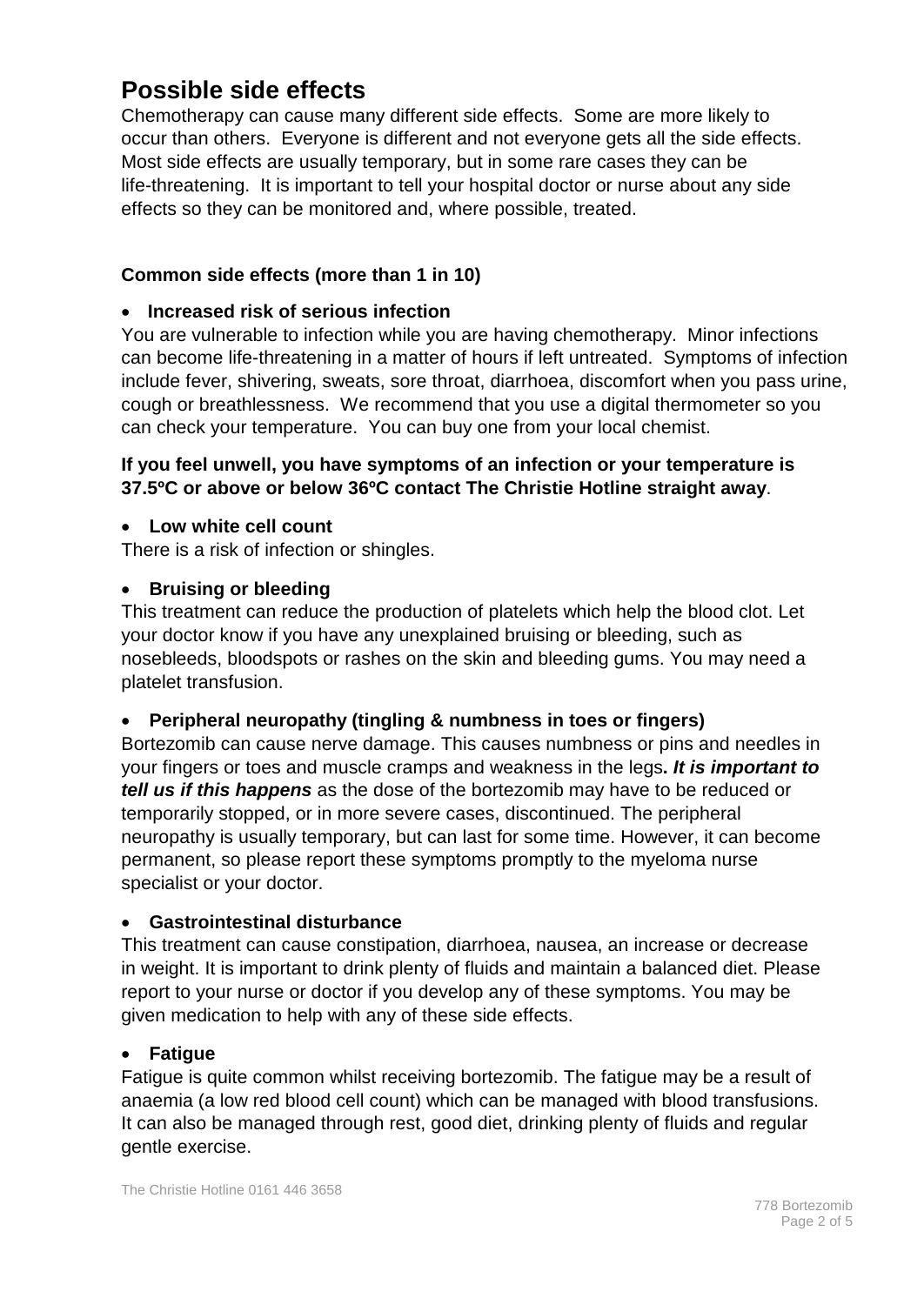#### • **Low blood pressure**

If you have a history of hypotension (low blood pressure) or are on drugs to help lower your blood pressure, you may need to have your medication altered while you are having bortezomib therapy. Drinking plenty of fluids can help to prevent hypotension. Please tell your nurse or doctor if you have experienced dizziness or faints.

#### • **Steroid side effects**

The **dexamethasone tablets** should be taken with food as they may cause indigestion. The tablets may also increase your appetite. It is better to take them earlier in the day, since they can make you feel more alert and prevent sleep.

Dexamethasone tablets can alter your mood causing you too feel low, irritable or agitated. Please tell your doctor or nurse if this is a problem.

• **Blood sugar** - dexamethasone can cause your blood sugar to rise. If you are diabetic then you may need to increase the dose of any diabetic medication you take (insulin or tablets). You should discuss this with your doctor before starting the treatment. Dexamethasone can also induce diabetes in people not known to have this disease. This is normally reversible although you may need to take some diabetic medication while you are having treatment.

#### **Uncommon side effects (less than 1 in 10)**

#### • **Skin rashes**

Some people can get a rash when receiving bortezomib. The rash may be itchy and need treatment with antihistamines and/or steroid creams. If it is very troublesome, bortezomib may need to be stopped temporarily and restarted at a lower dose.

#### **Serious and potentially life threatening side effects**

In a small proportion of patients chemotherapy can result in very severe side effects which may rarely result in death. The team caring for you will discuss the risk of these side effects with you.

## **Late side effects**

Some side effects may become evident only after a number of years. In reaching any decision with you about treatment, the potential benefit you receive from treatment will be weighed against the risks of serious long term side effects to the heart, lungs, kidneys and bone marrow. With some drugs there is also a small but definite risk of developing another cancer. If any of these problems specifically applies to you, the doctor will discuss these with you and note this on your consent form.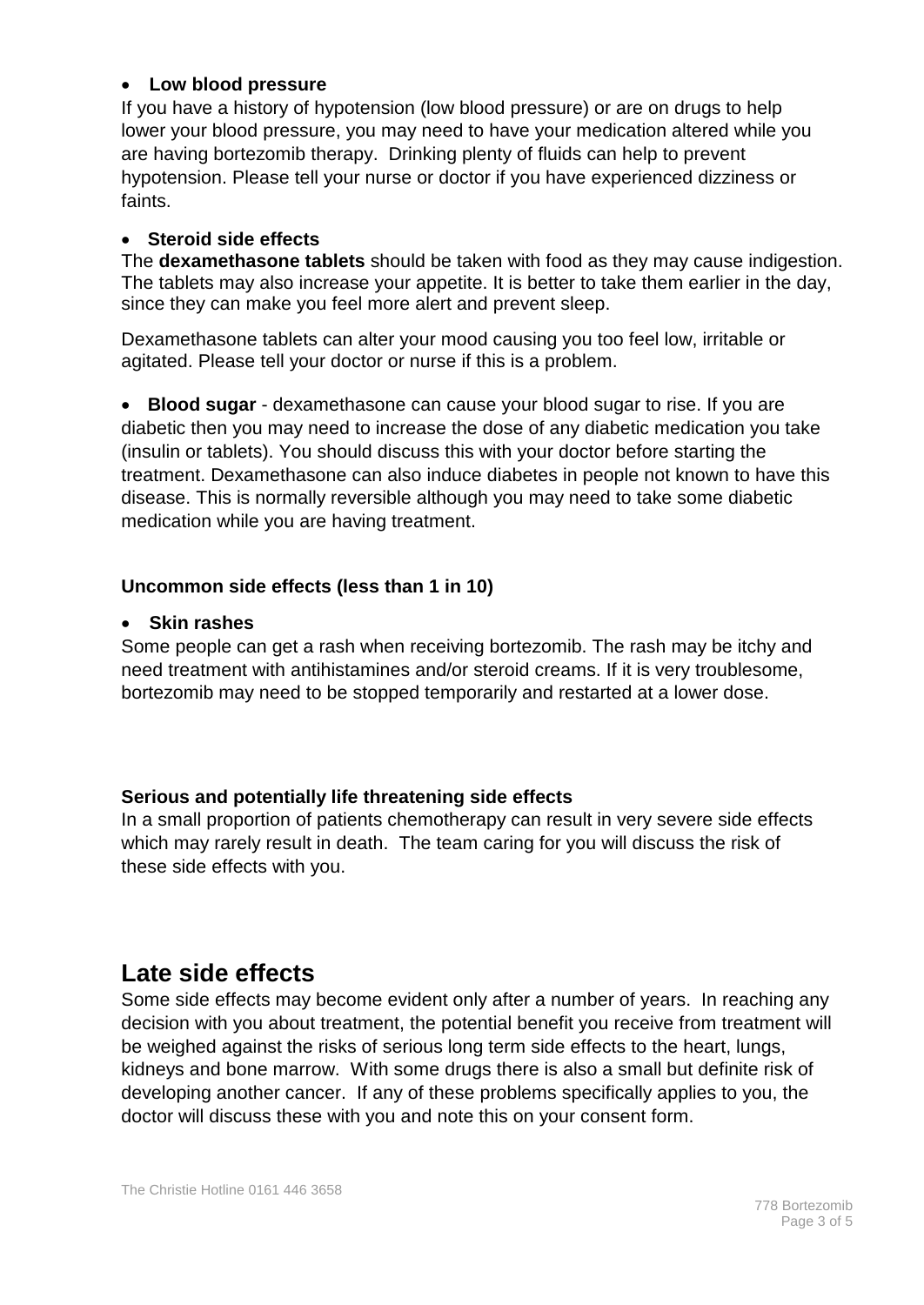### **Contacts**

If you have any general questions or concerns about your treatment, please contact the myeloma nurse specialist or the Haematology and Transplant Unit.

| Myeloma nurse specialist          | 0161 446 8167 |
|-----------------------------------|---------------|
| • Haematology and Transplant Unit | 0161 446 3925 |

• General enquiries 0161 446 3000

For advice ring The Christie Hotline on 0161 446 3658 (24 hours)



**The Christie Patient Information Service July 2014 CHR/CT/778/02.11.10 Version 3 Review date: July 2017** Details of the sources used are available, please contact **Patient.Information@christie.nhs.uk**